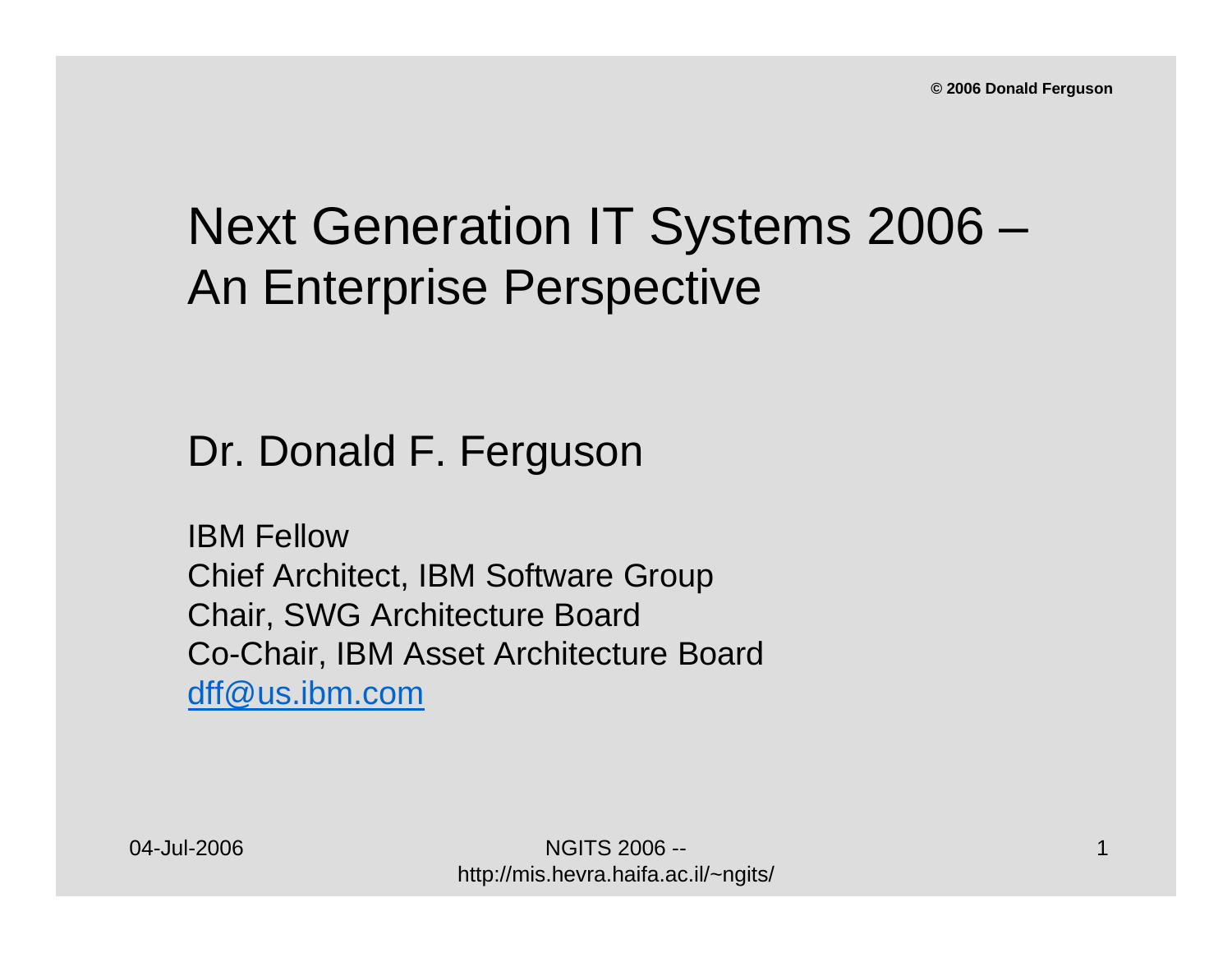#### **Contents**

- This is an *enterprise* perspective
	- What are a few trends in our industry?
	- –What are the implications for IT in medium and large enterprises?
- Due to time, the presentation has a limited focus
	- What will happen *next.* Not general long-term predictions.
	- Selective, and will not cover many other trends.
- Two related, major trends that interest me
	- SOA and Web services evolution
	- Everyone can program  $\rightarrow$  situational applications
- Some additional next generation IT system trends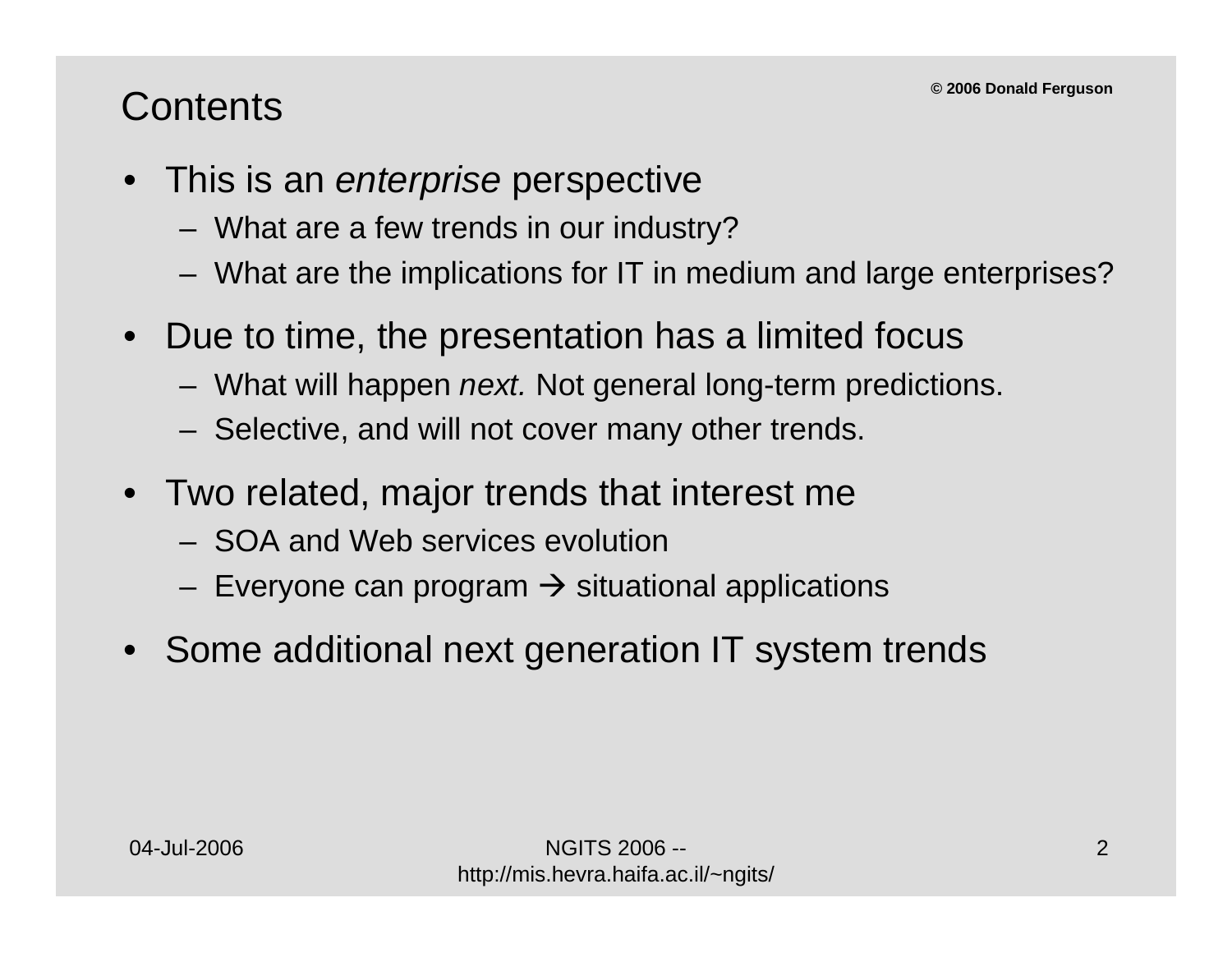#### Example: Complexity is Forcing Change



*Actual Application Architecture for Consumer Electronics Company*

04-Jul-2006

NGITS 2006 -http://mis.hevra.haifa.ac.il/~ngits/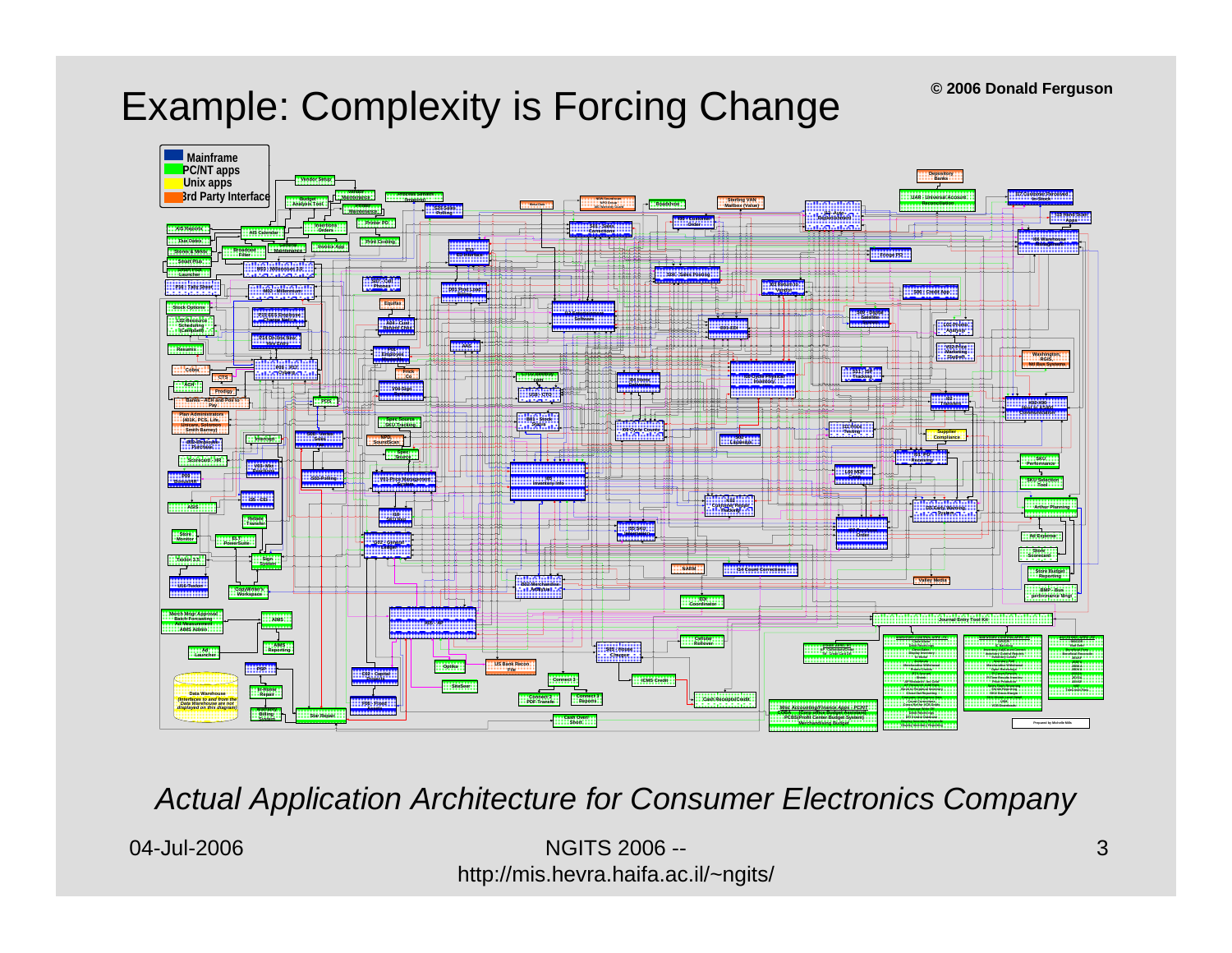**© 2006 Donald Ferguson**

### What is .....?

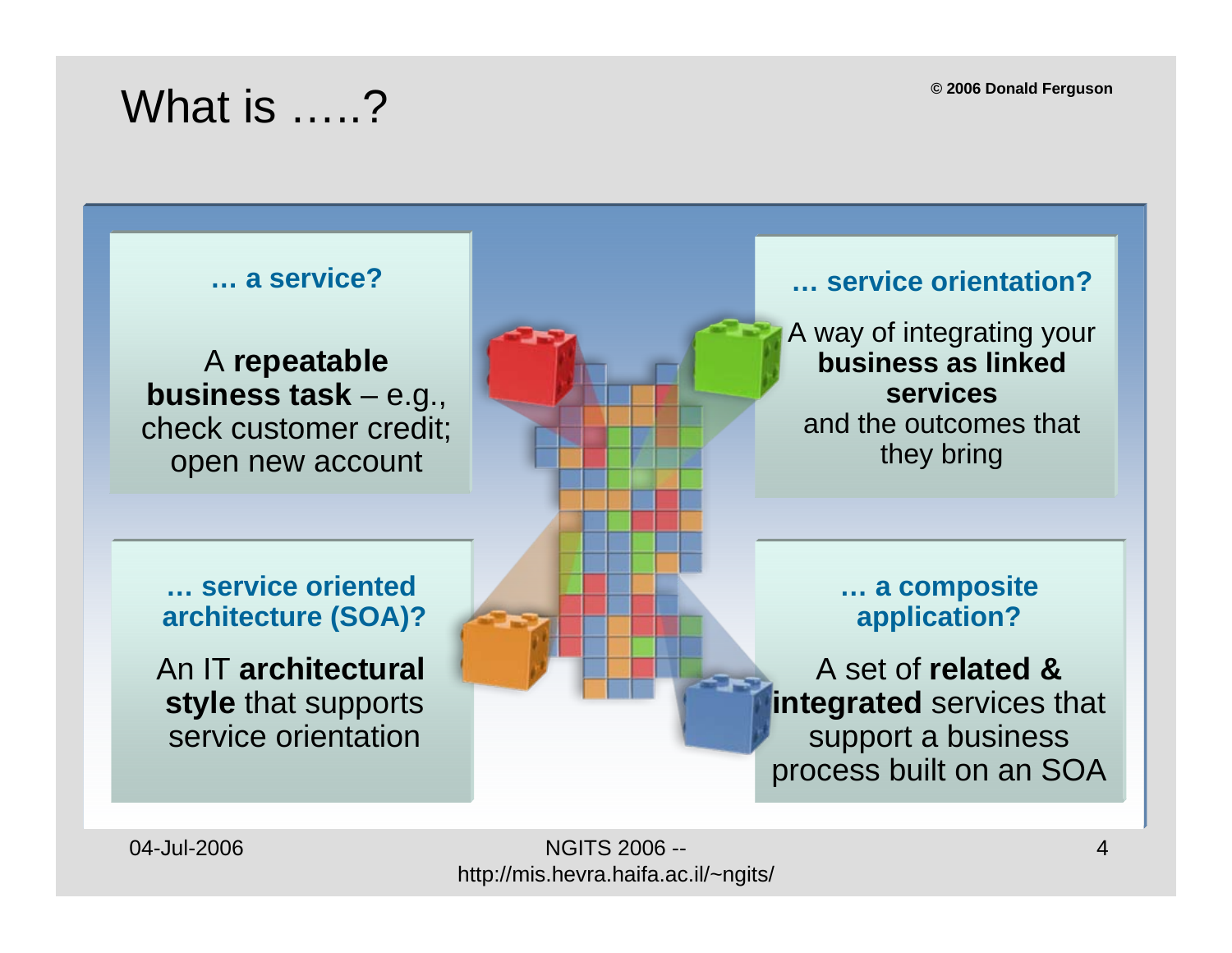# What's this "Service Thing?"

. . . . . . . . .

Message M1, M2, … … Op1, inMsg1, outMsg1, faultMsg1 Op2, inMsg2, outMsg2, faultMsg2

"*You whipper snapper, we Invented that in IMS in 1923."*







"Dude, that's an EJB"

**© 2006 Donald Ferguson**

"That's my

simul.

package!"



**WSDL** 

"Those lying IMS swine. That's CICS."

NGITS 2006 -http://mis.hevra.haifa.ac.il/~ngits/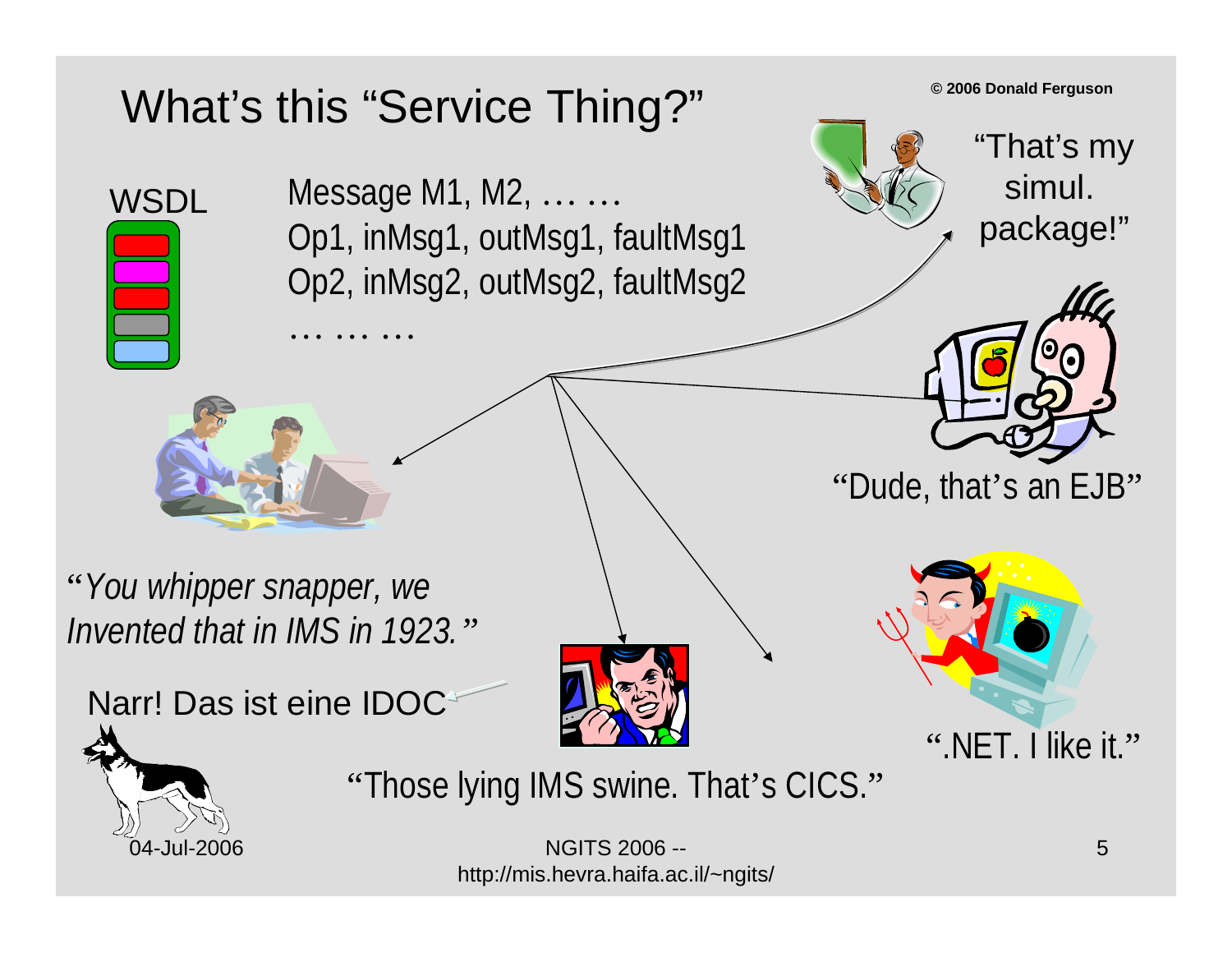### SOA and Web Services

- SO*A* is an *architectural* style following some principles
	- Input and output messages completely describe behavior  $\rightarrow$ No private signaling or shared data.
	- Coarse grain interactions, unlike OO.
	- Self-describing, cataloged, well-defined messages
	- etc.
- SOA "resonates" because many customers have been doing it for years. SOA codifies a set of *best practices* for
	- Message Driven Processing (MQ).
	- SessionBeans and the Transfer Object Pattern
	- CICS TP Systems
- Web Services are a set of standards for SOA
	- Enable interoperability between infrastructure (middleware), and between different development tools.
	- Eliminates the need to integrate the infrastructure before integrating business logic to form new, composite applications.
	- SOAP/HTTP
	- WSDL, WS-Policy, specific policy assertions, BPEL4WS
	- *Like "Diplomatic French" or "Esperanto"*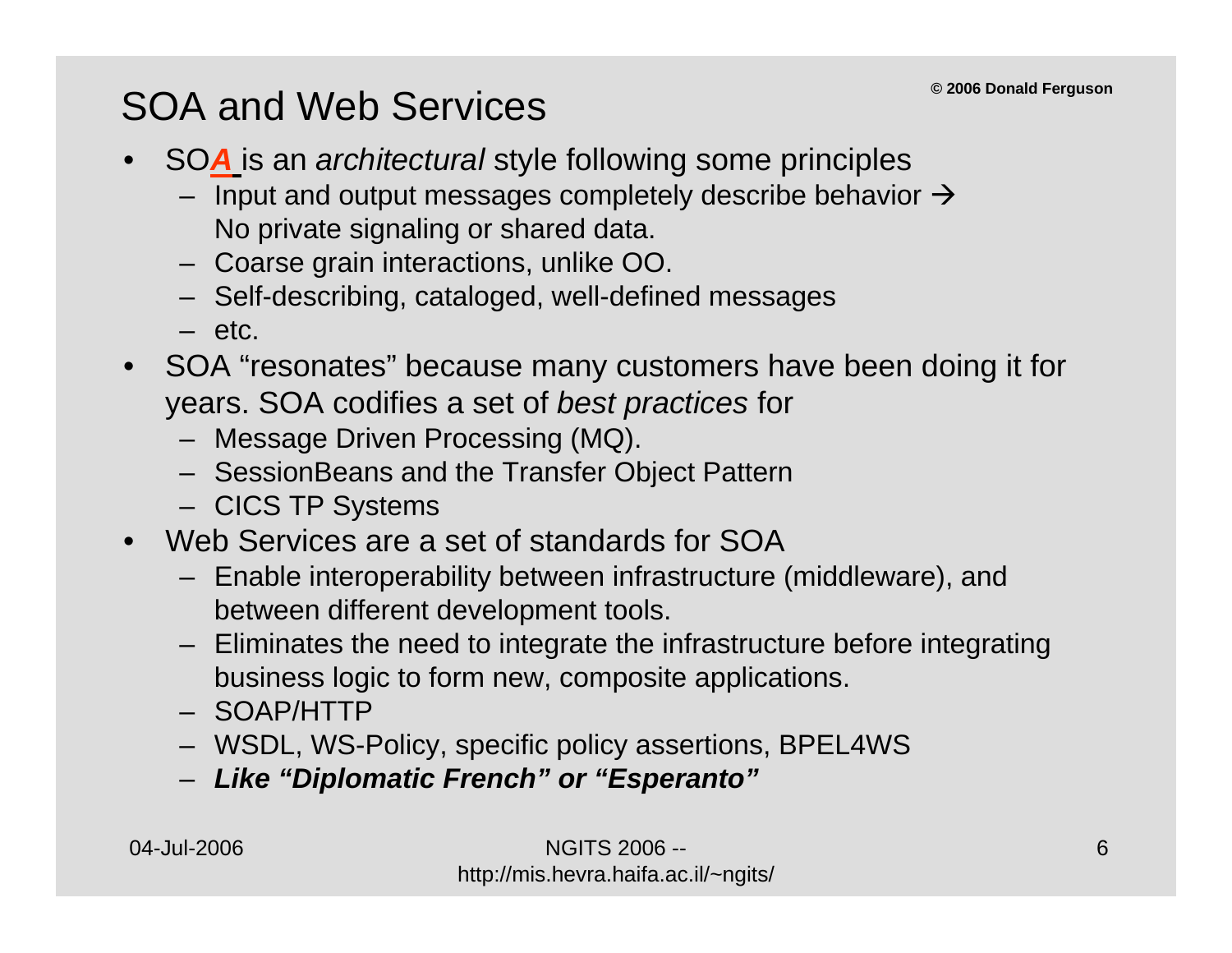### Implementing Services – The Next Generation of SOA Standards

- *Web services currently says little about how to implement services.*
	- What are the standards?
	- What is the process guidance?
	- What are the best practices and patterns?
- There is a next generation of standards
	- Service Component Architecture
	- Service Data Obects
- The standards enable flexible IT solutions
	- Rapid, simple **composition** of new **composite applications.**
	- Configuration/customization of solutions
	- Portable services, modules and solutions
	- Role/skill/task/specific services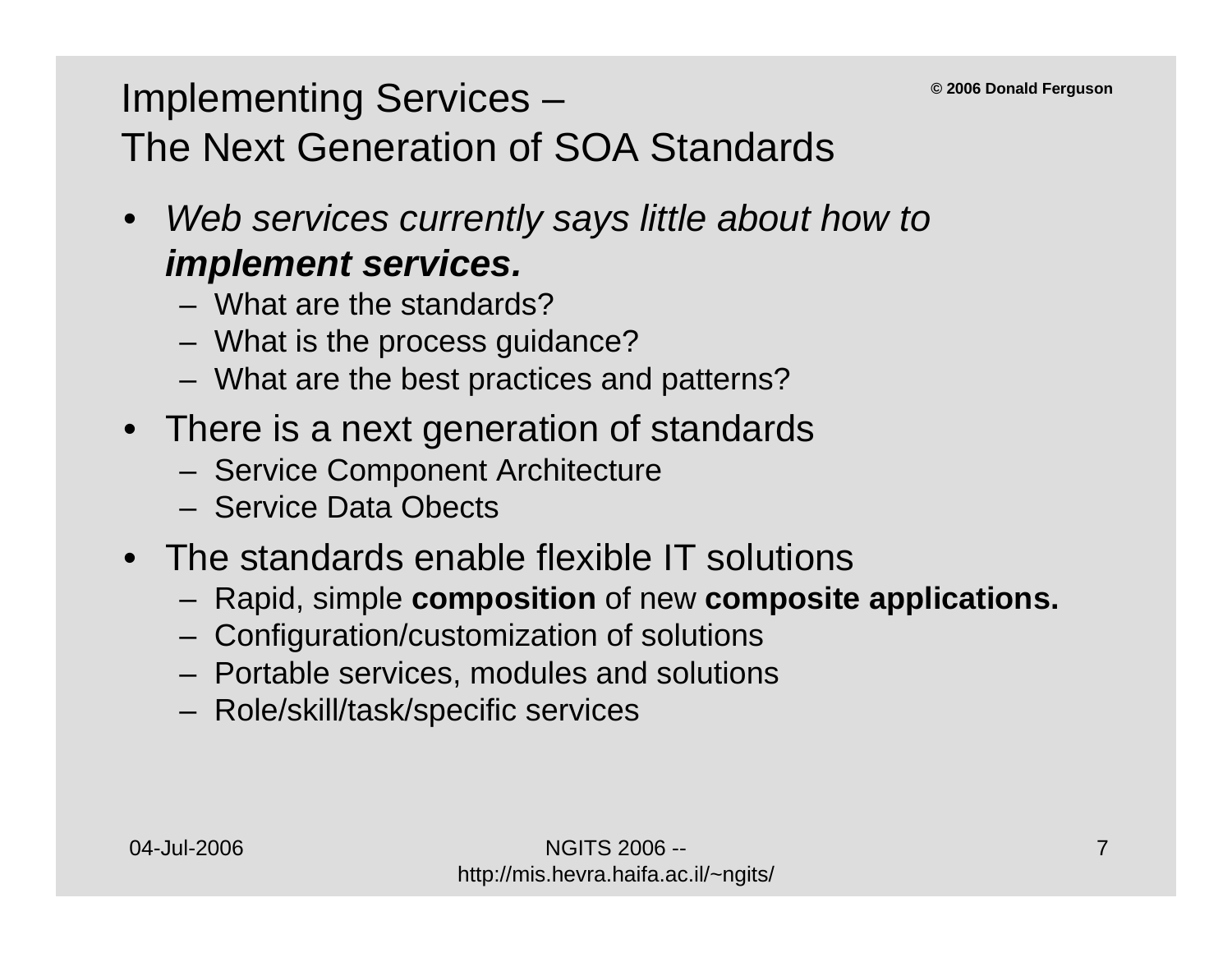# Simplifying Development



• Programmers want to build a "part" that implements a "basic building block" and then aggregate them together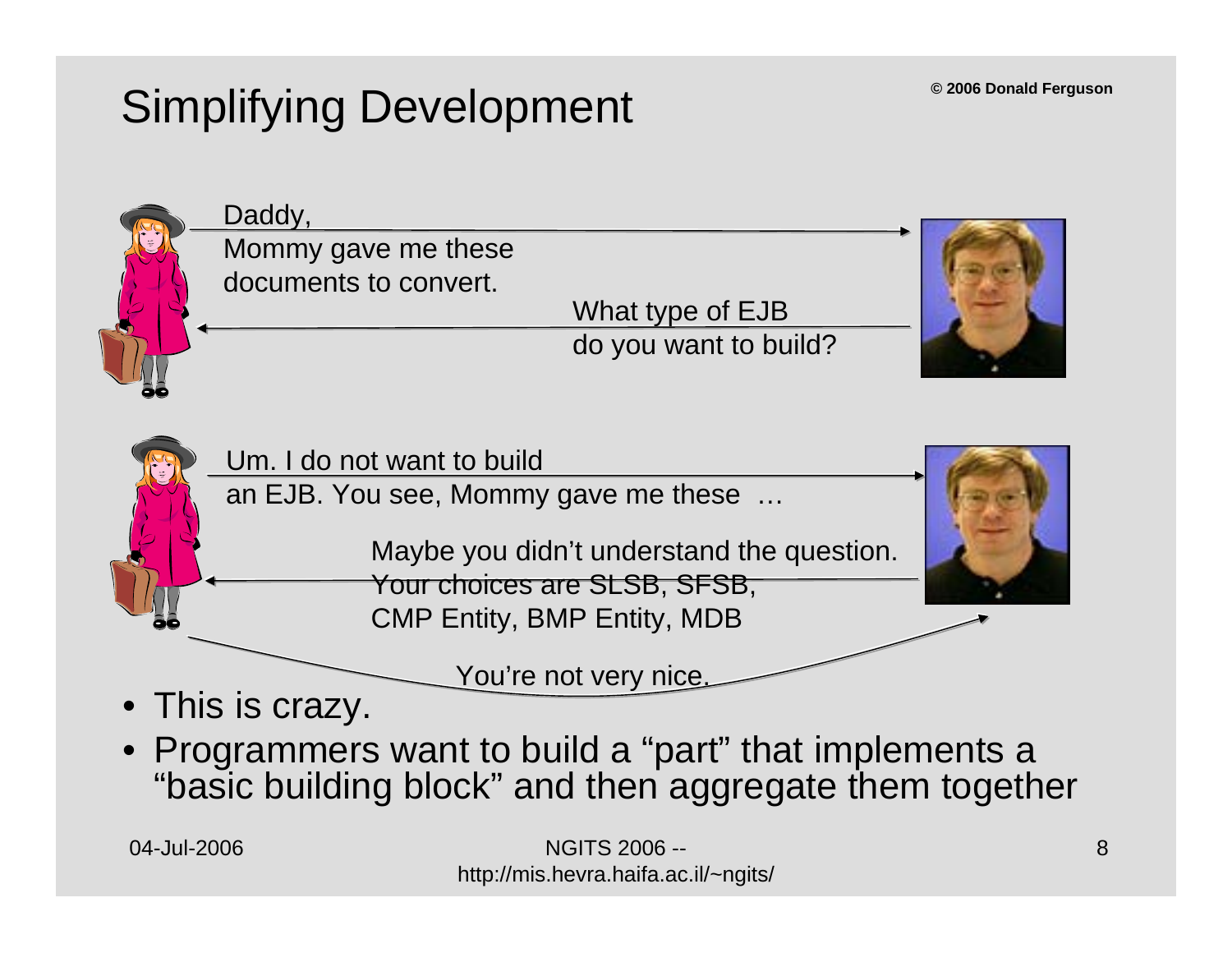#### Process Guidance and Service Impl. Kinds

- • Each step in SOA development has an *intent*
	- Expose some data through SOA
	- –Write simple new business logic for a simple task
	- Implement business logic using business rules
	- Process events using a (state, event, action, state) model
	- Choreograph a set of services into a new service
- There are "kinds" of service implemention
	- Support each intent
	- Concepts and tools specific to
		- Role
		- Skill
	- Process guidance for selecting specific kinds
- Answering "How do I …" with "It depends" → *Complex → Guide and simplify choice*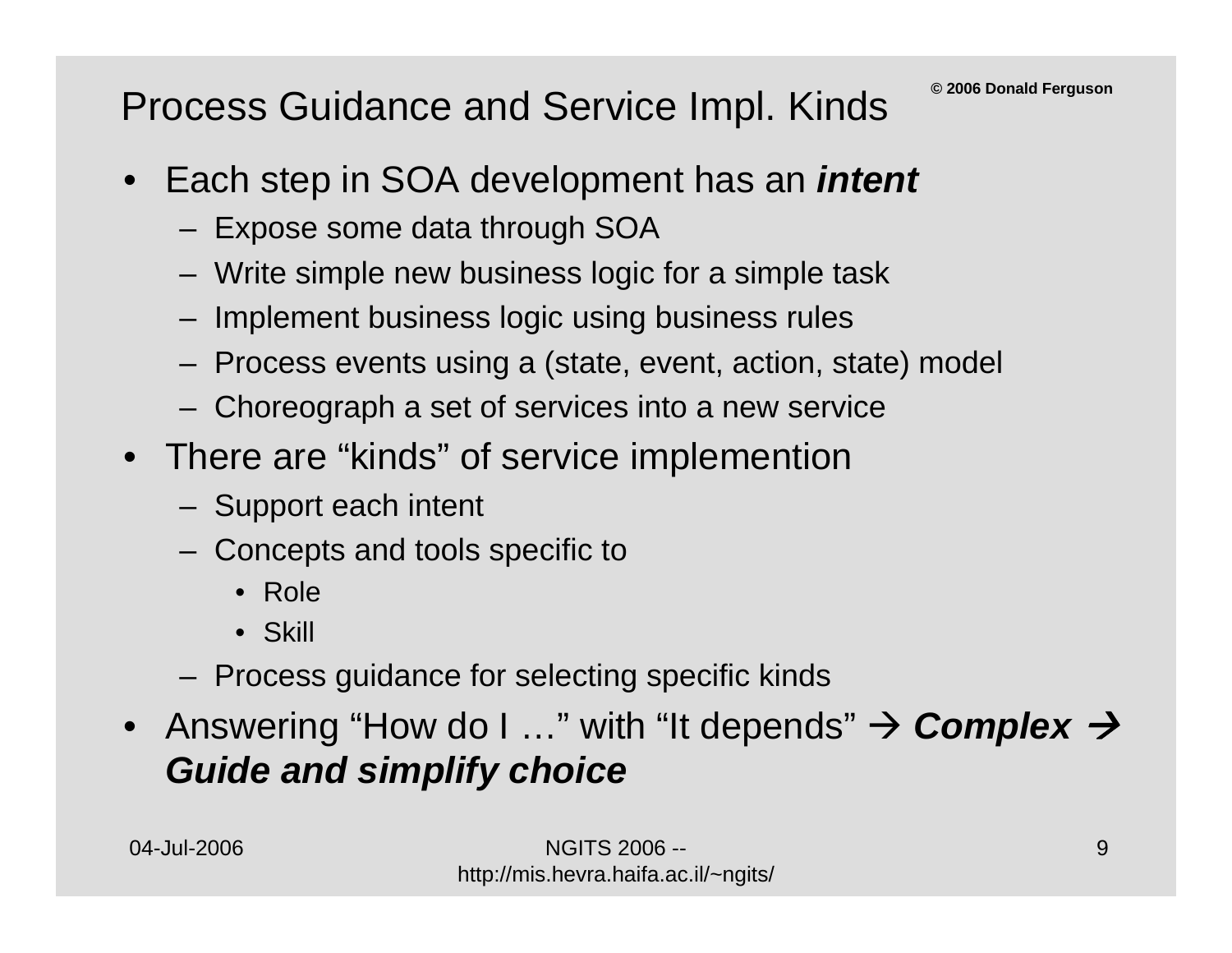# A Simple Example and Some Concepts

Something a DB dude recognizes



Author ToolsorText Editor

**}**

**}**



04-Jul-2006

SDOs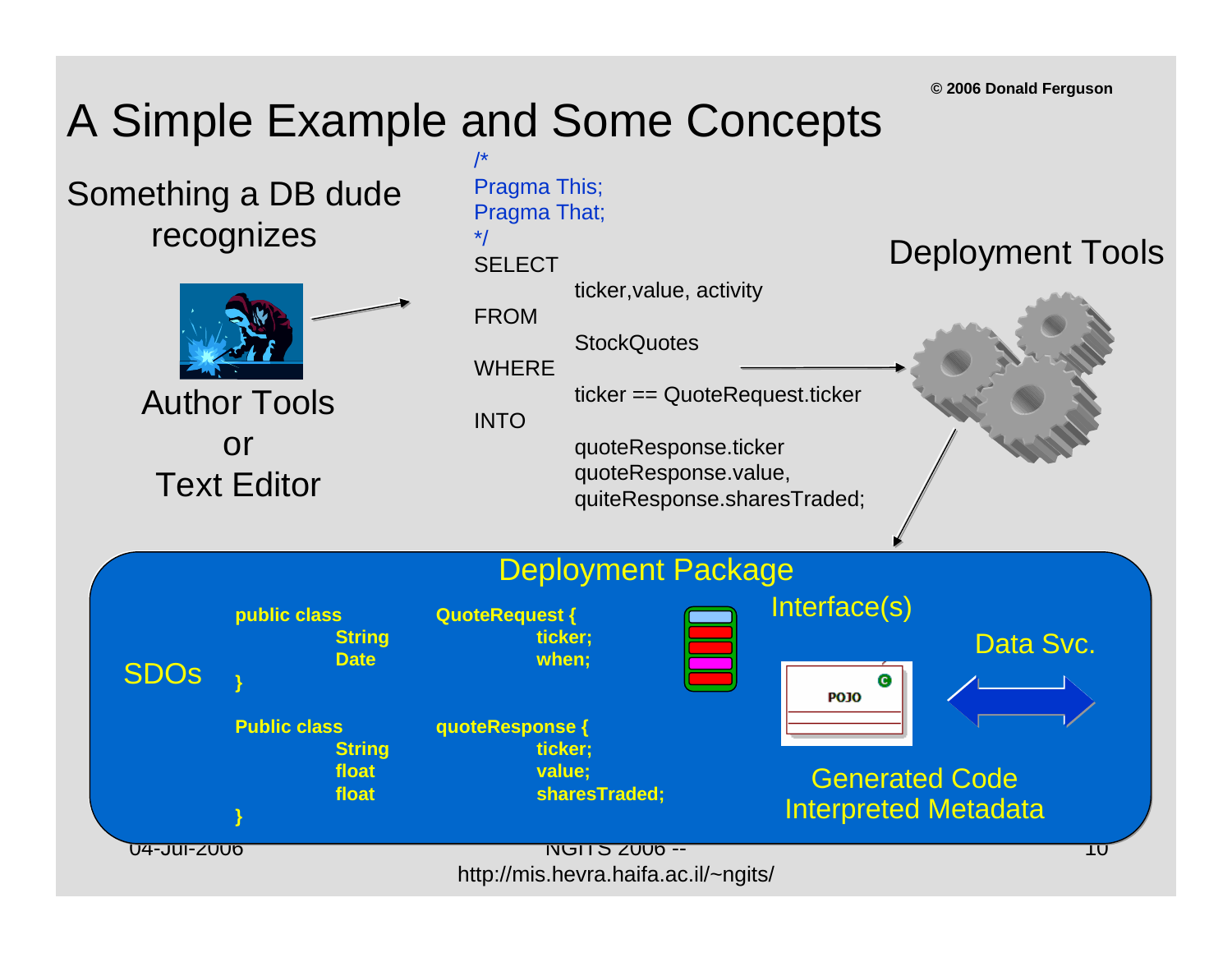**Policy** 

## Service Components

#### *"Web services describes the outsides. How do you implement a service? How do you compose services?"*

- •Encapsulate Components for Reuse; All look the same from outside
- •Components may be wired together and aggregated via flow
- •Business Objects are the data flowing on wires between Components  $\mathfrak{g}_{2}$
- •*Enable type, role and skills specific tools.*

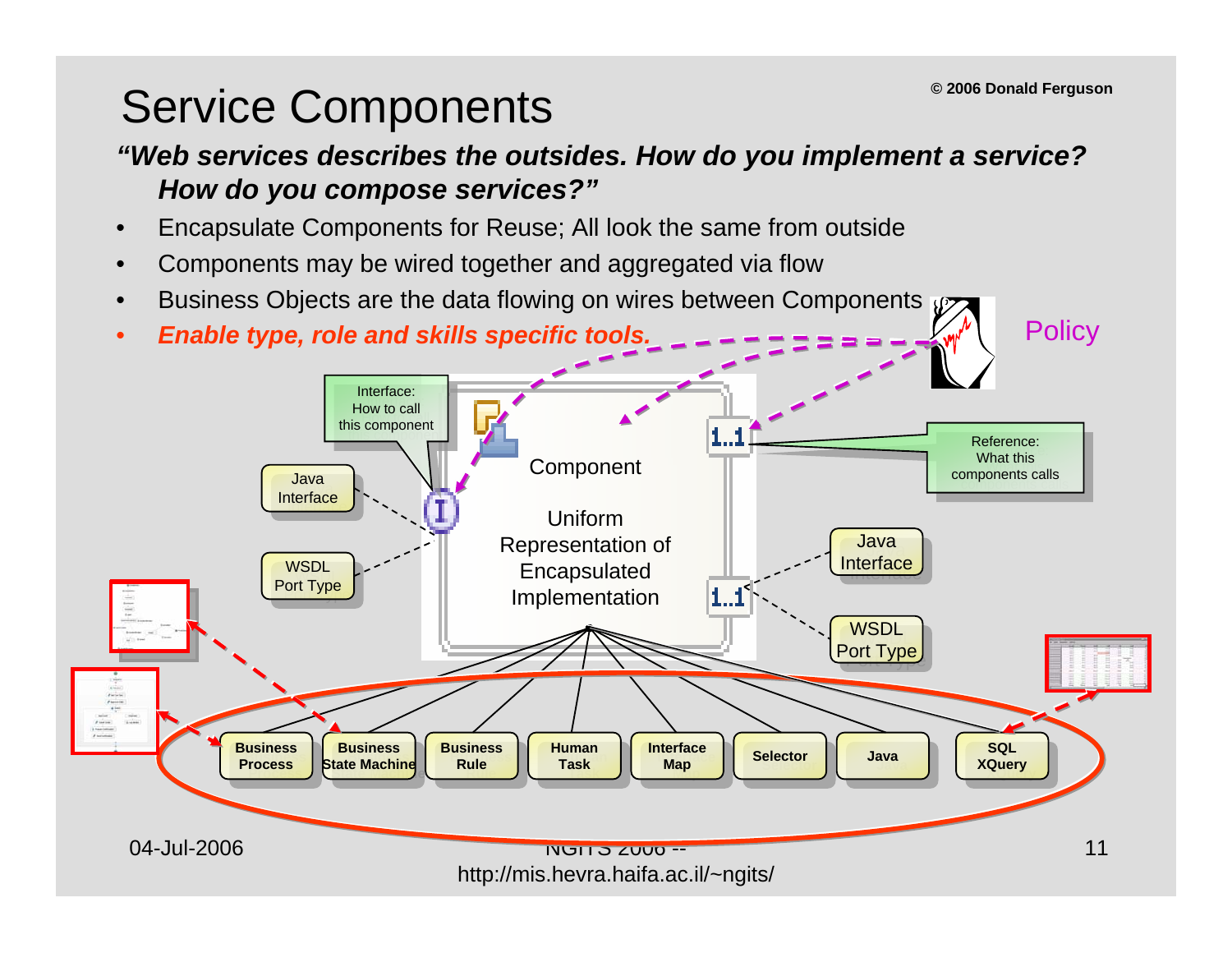

http://mis.hevra.haifa.ac.il/~ngits/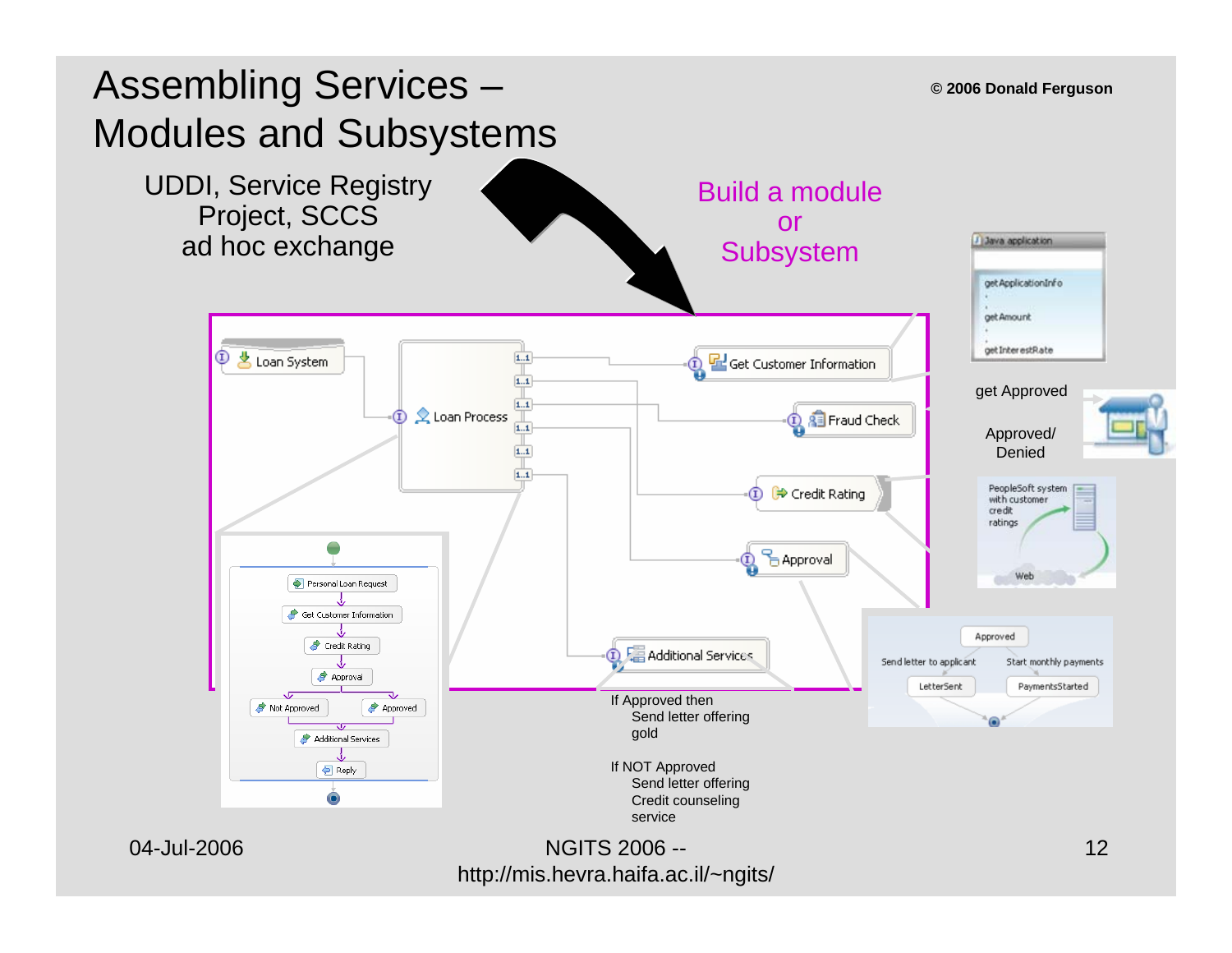#### **© 2006 Donald Ferguson**

#### Some Examples





2 Component2.bpel Contact  $+ 8$  $Order$ Employee edartin integer string molovee Englove string artienent OrderElement string willement OrderElement Company otelElement CrderElement Address onfirmationID string **OrderElement** erDate  $_{\text{date}}$ stocke date et ocation string el ocation string string  $-5$ Properties 23 Problems Servers **Dusiness Object - Order** General Documentation Attribute Name | Type Default Value Min Occurs Max Occur Verb. integer<br>Employee<br>OrderElement<br>OrderElement orderID Eeroloyee<br>Eartlenert<br>Ecofilement<br>Ehotelilement Advanced OrderElemen confirmationID string



http://mis.hevra.haifa.ac.il/~ngits/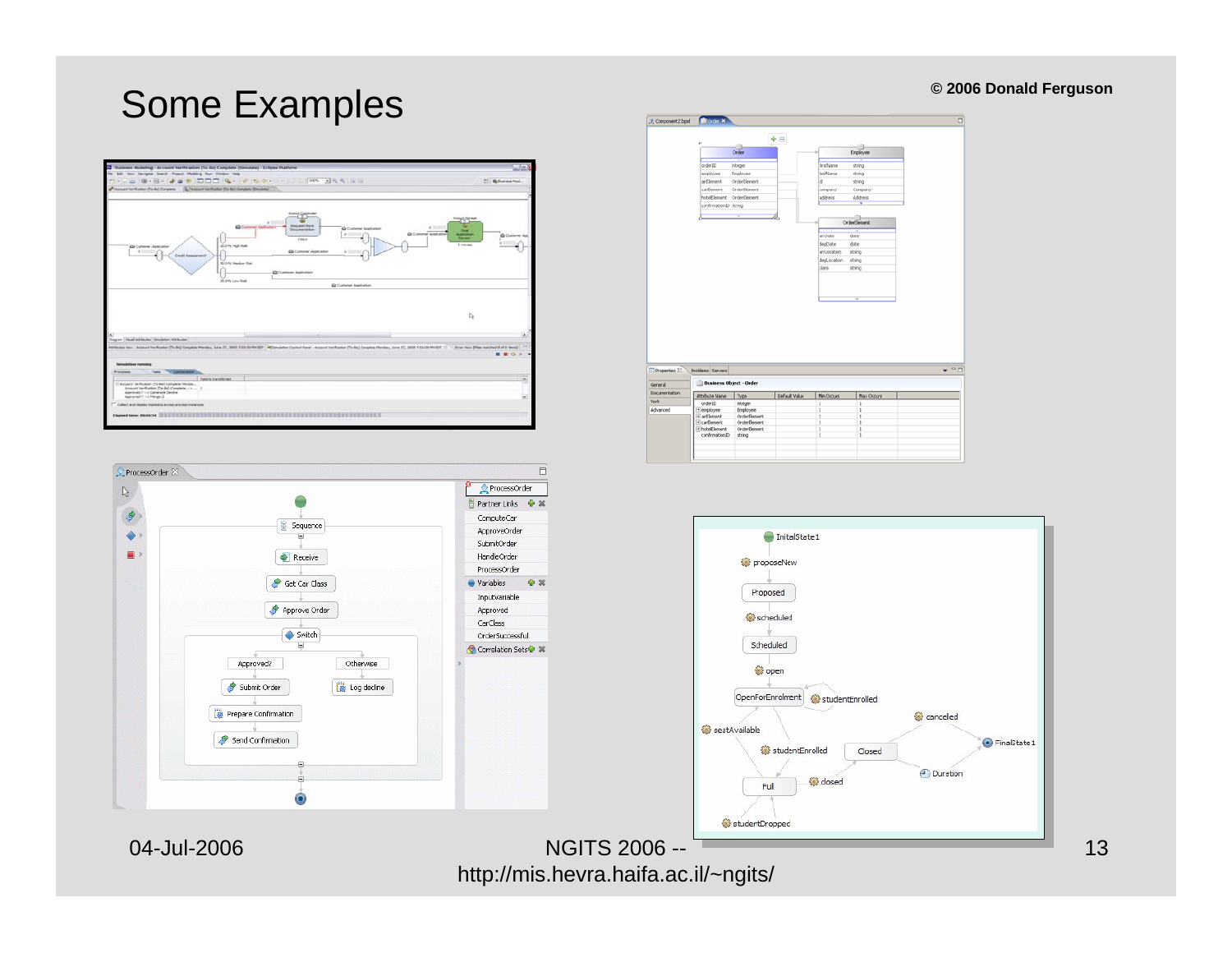### Some Perspectives

#### • SOA

- SOA is a mature, widely practiced architecture model
- Web services are a set of standards for interoperability, tool federation and portability
- Business Value
	- Relatively dynamic assembly: Process, Structure
	- Relatively dynamic customization
		- Add new services
		- Version/content aware binding and routing
		- •Dynamic modification of rules and policies
	- Simple model for declarative business events enable business insight
	- Virtual enterprise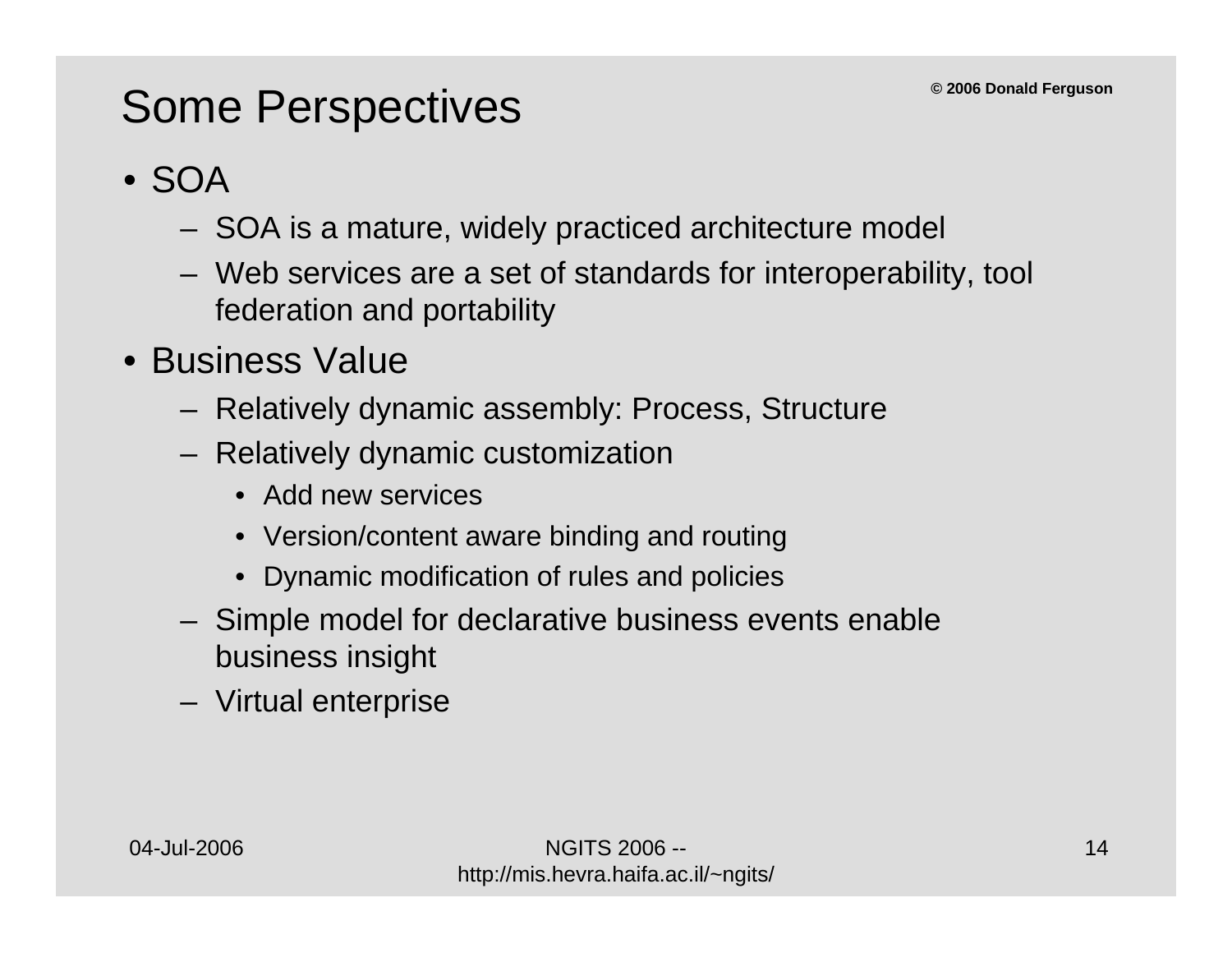#### Some More Perspective

- •Haven't we heard this before? OO, RPC, MDP, … …
- $\bullet$  There are some differences
	- XML is language neutral; previous approaches implied a language model.
	- WSDL and XML are more forgiving of changes
	- Supports RPC and message/document approaches from beginning
	- Common type model for application servers, message systems and DBs
	- Builds on Internet protocols already deployed for "Web browsing."
	- Uniform model for events/pub-sub, message routing and RPC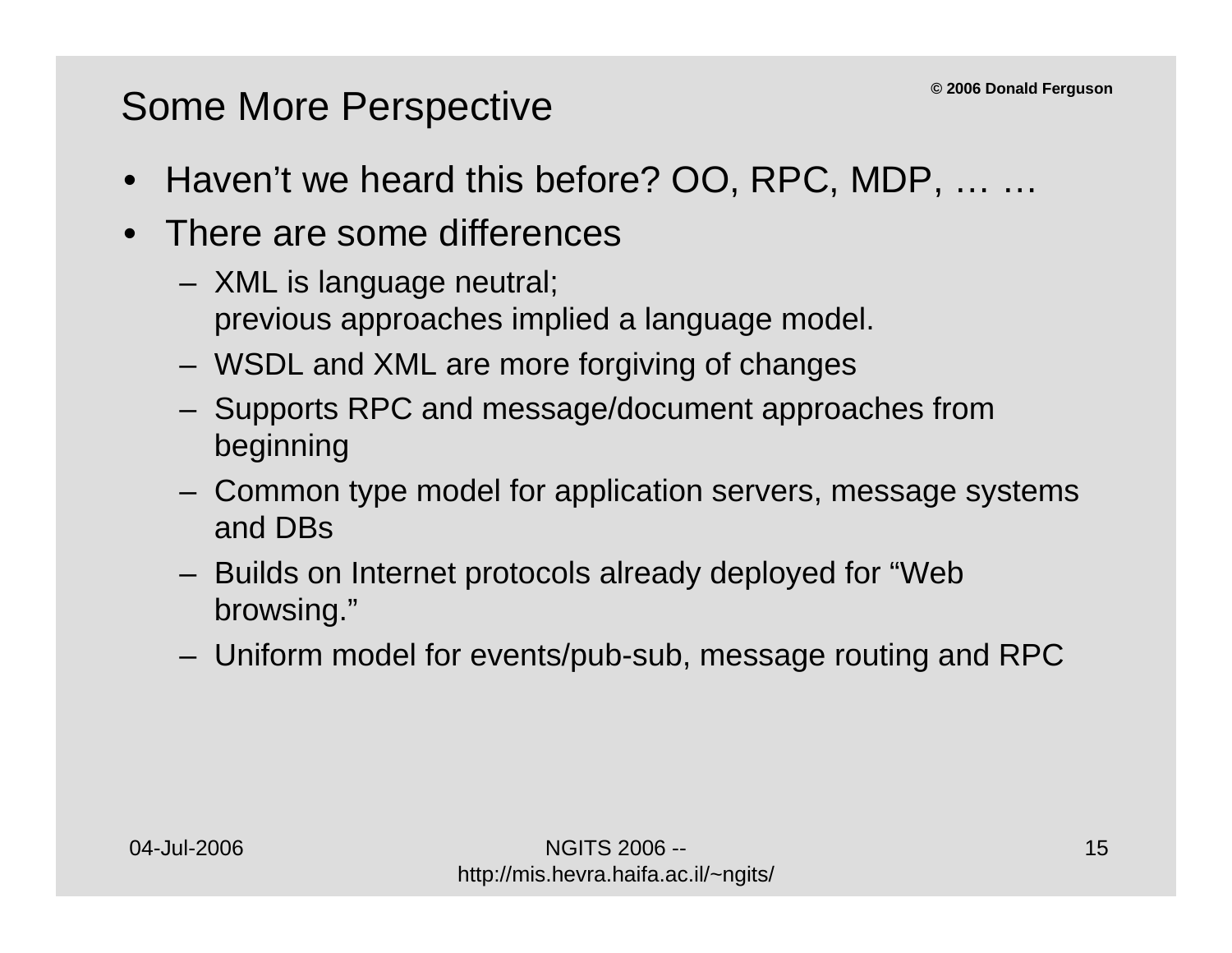#### Everyone Can Program

- Some anecdotes
	- I study karate
		- I have a black belt
		- •Don't let the affect your appraisal of my presentation
		- There are a lot of high school students
	- One "kids" wrote
		- A Microsoft Access application
		- Tracks students class attendance
		- Uses a bar code scanner
		- Prints reports
	- Kids in the locker room know I work for IBM
		- Tell me about their cool PHP, Perl, … …
		- Tell me about their cool, dynamic Web sites
- •Everyone can program the way we learned long division.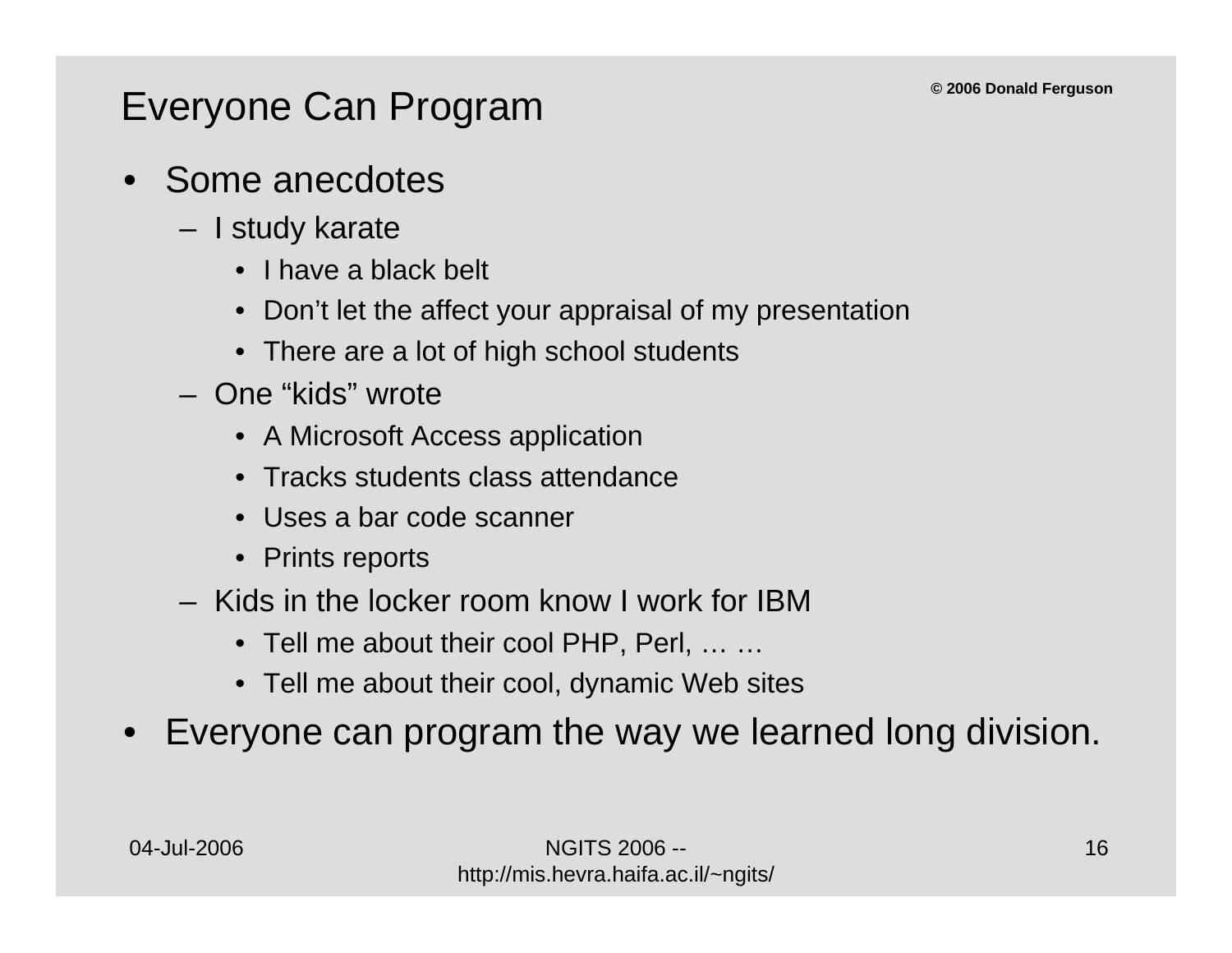#### What Are the Implications?

- • Current "IT" Model
	- The "data center"
		- Runs a relatively small number of applications
		- For a relatively large number of employees or customers
		- The applications change very slowly, to support QA
	- LOB, department or team have "immediate" need for some new functions
		- •Respond to a complex RFP/RFP collaborating with new partner
		- Complex trouble ticket that needs a new team
		- • Extend the managers workspace in in a store to integrate with local carpet installation, electricians, cabinet makers
	- What to do?
		- Submit a plea to the IT department or ISV for a change
		- Have the priests of programming make the change
		- Have the data center teams run QA
- • Well,
	- The business need is no longer there
	- But, I have a 25 year old who can program "mashups" or LAMP
	- The new "teenagers" have the attention of a ferret on an espresso.
	- They will not wait for the priests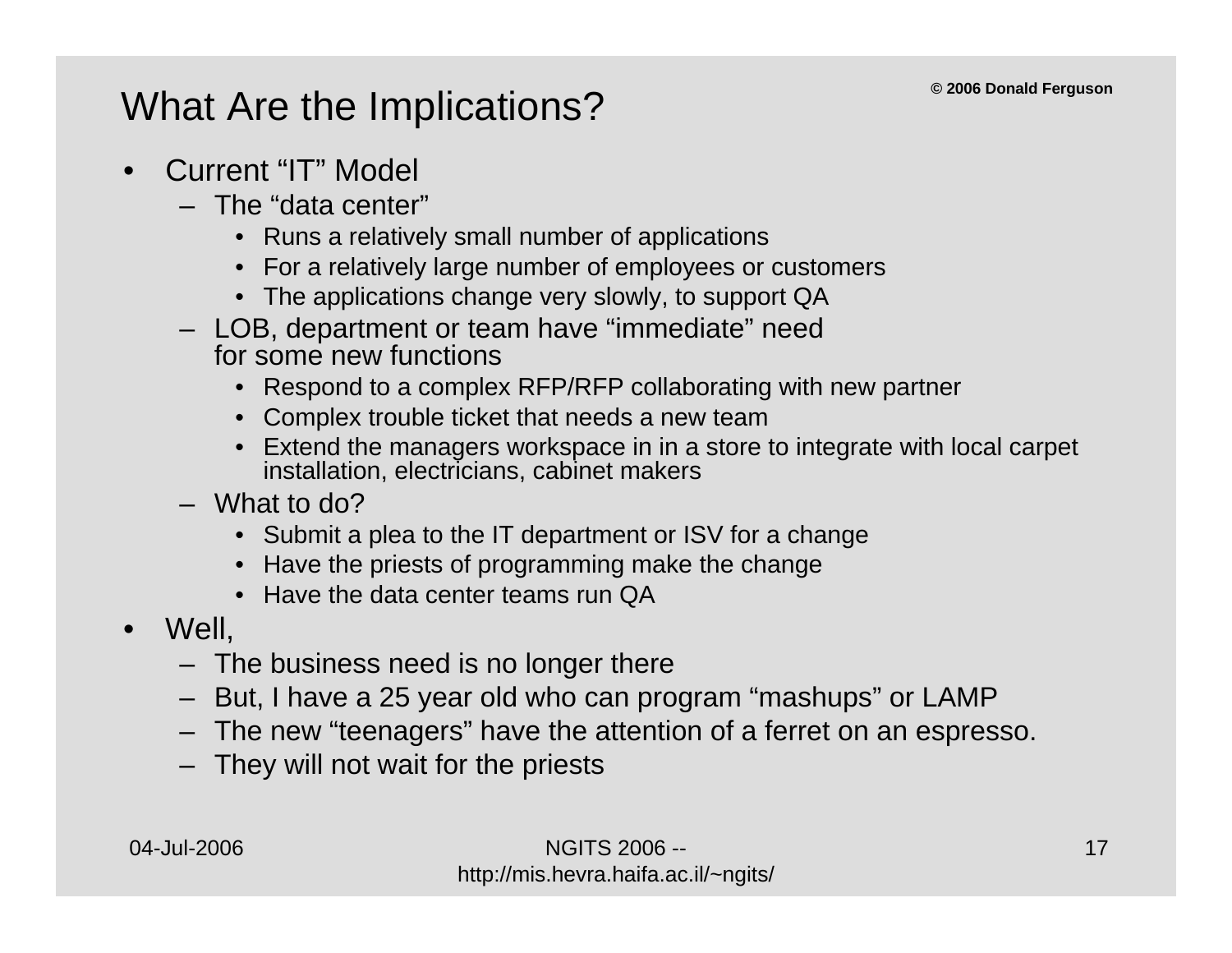# A Some Simple Scenarios

- Severe weather Meet Dave, an insurance agent.
	- He sees a news report of a severe storm. What is the company's risk?
	- Dave writes a simple script to retrieve affected zip codes and rainfall.
	- Uses an Excel control fronting Web services to retrieve insured properties;
		- Filter and select only properties insured for more than \$250,000.
	- Pass rainfall predictions to ESRI to compute floods level at properties.
	- Email a risk summary to executives.
- Emailing documents is frustrating
	- Changes upon changes upon changes upon comments
	- Multiple versions
	- I don't have the right editor
	- Dave will make his "reports" a wiki page that refreshes the data
		- Sever side "mashup"
		- •LAMP
		- Have the application refresh when the forecast changes, using feeds.

NGITS 2006 -http://mis.hevra.haifa.ac.il/~ngits/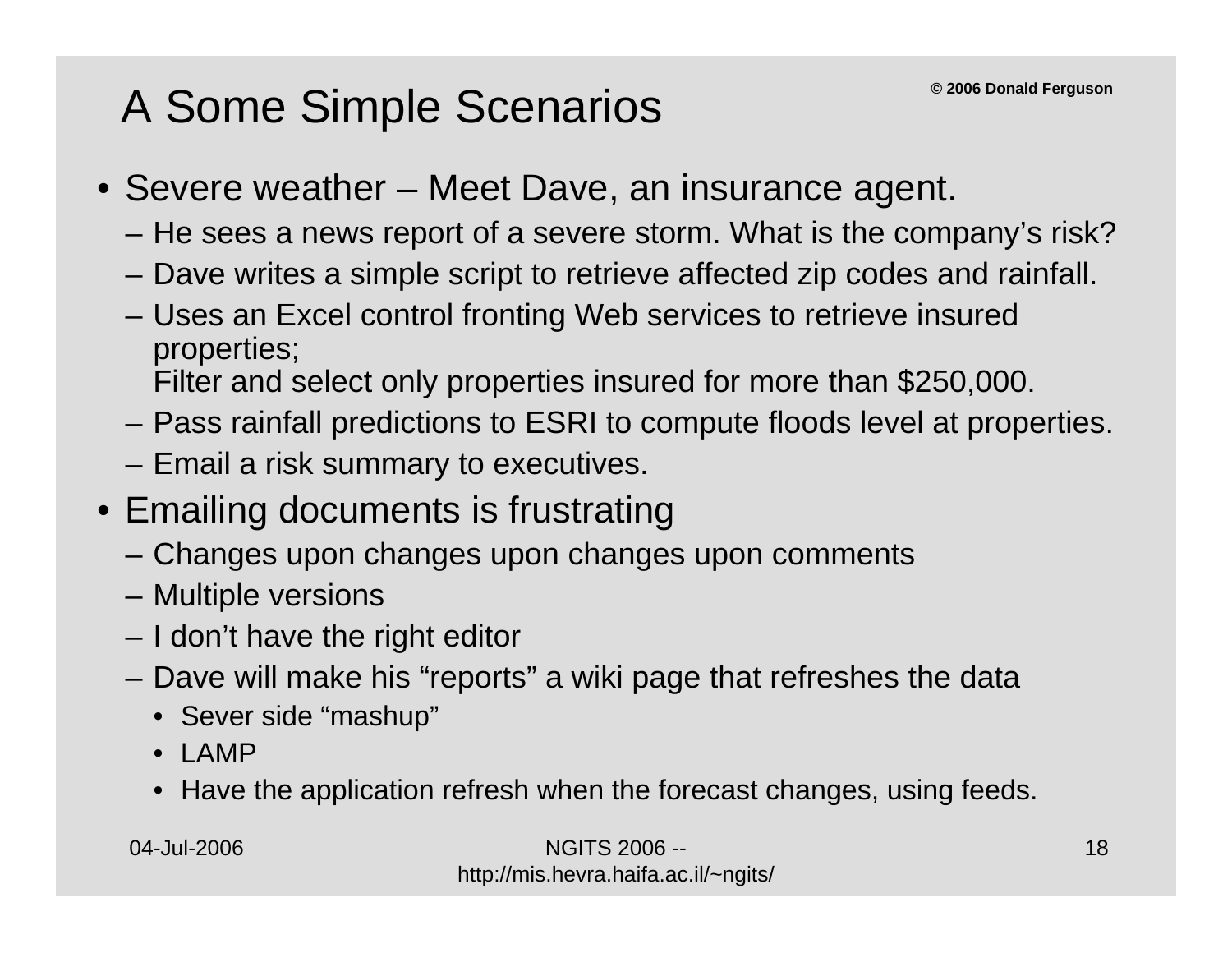#### A Simple Scenario

- This may *seem* to require complex programming skills, but it does not.
	- – Feeds, URIs and simple REST retrieval of form like data are not dissimilar to including Access data in a spreadsheet.
	- Passing information between the various "parts" is similar to spreadhseets, references and formulas.
	- Very simple scripting to sequence actions
	- Use of basic primitives, like print and e-mail the form.
- This is a new composite application
	- Composes public data
	- Composes data and behavior in operational, enterprise systems
	- Sequences steps
	- Supports user interaction
	- Derives new results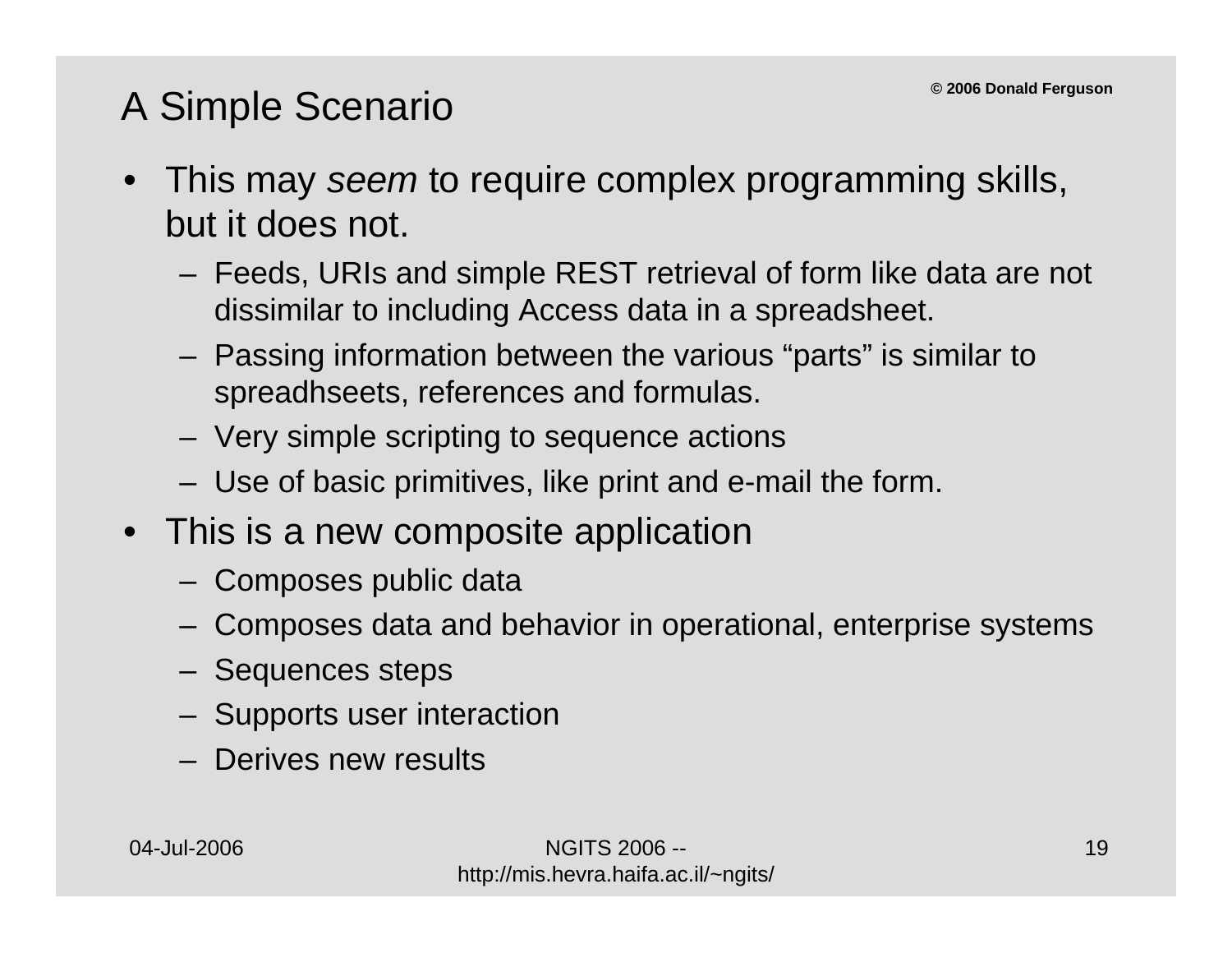# Application Wiki Example

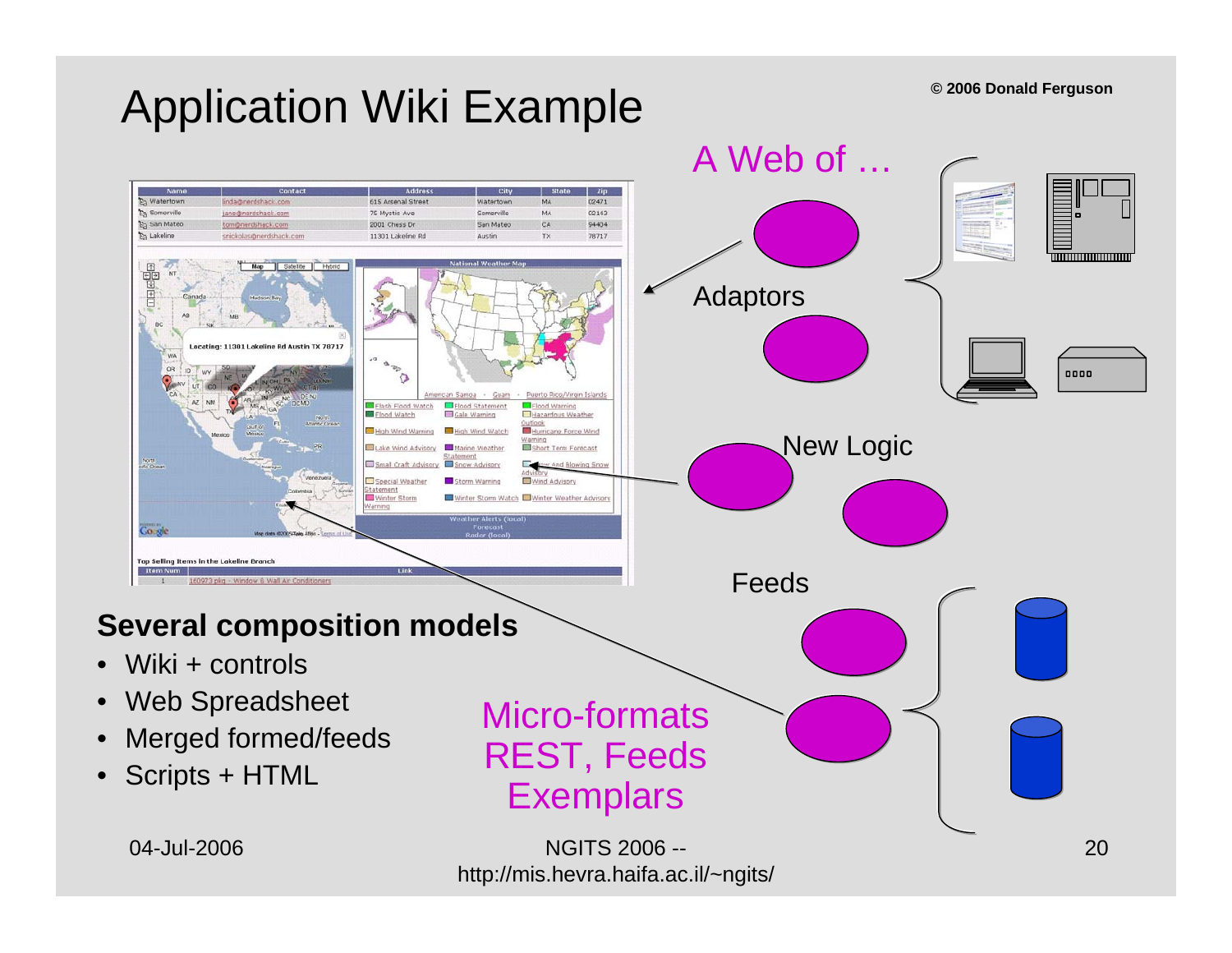### Lines of Business and IT



- LOBs and casual application developers build and test applications, perhaps just in time applications.
- • Pressures will drive application redeployment into IT center
	- Governance and compliance
	- Server management is a drag
	- Publication outside the enterprise

NGITS 2006 -http://mis.hevra.haifa.ac.il/~ngits/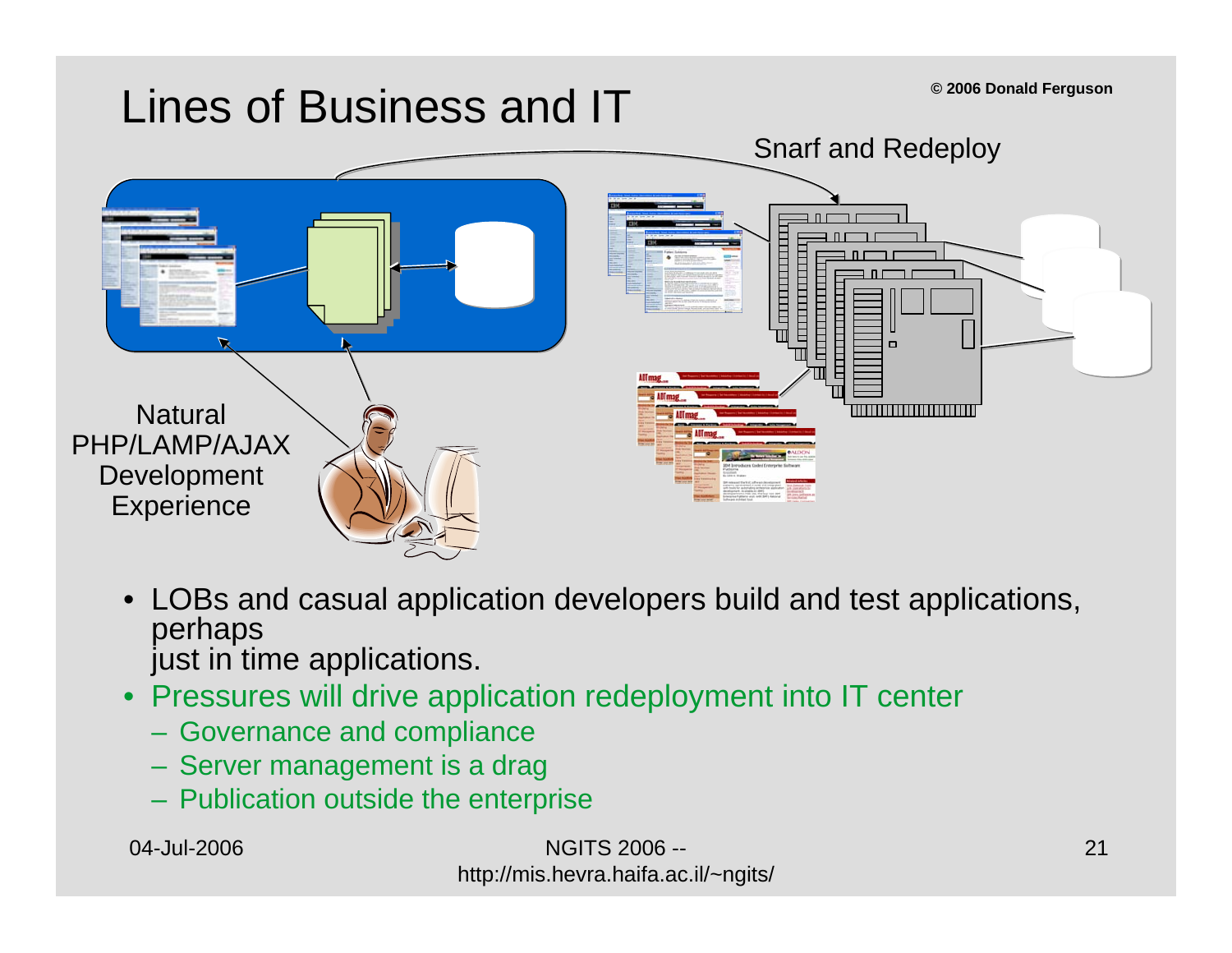#### The "Data Center of the Future"

# Is radically different from today

- • Applications are like Word or email
	- Moving from 100 applications  $\rightarrow$  100,000 applications
	- 1000 new applications per day
	- 10,000 modified applications/data
	- An application is for three of four people
- Defines a completely new "application server model"
	- 100,000 "VMs"
	- Many, many programming models with
		- Integrated, open source frameworks
		- Certified for "virus free" and "IP clean"
	- Focus on governance tracking {app. Version, data in, data out}  $\rightarrow$ "Why did I deny this claim?"
	- "Protect the mainframe! Protect SAP! From the Web crazies"